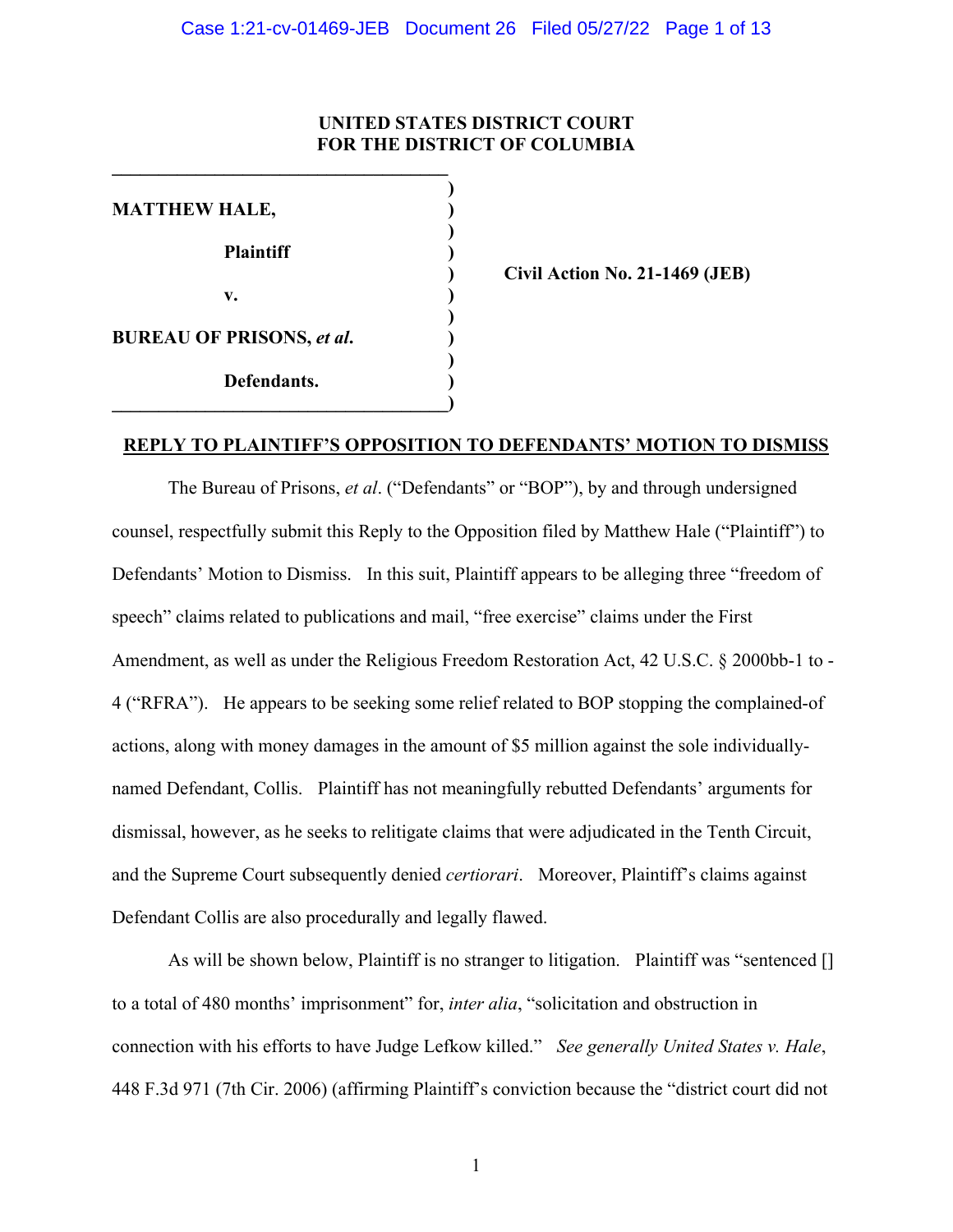# Case 1:21-cv-01469-JEB Document 26 Filed 05/27/22 Page 2 of 13

abuse its discretion when it allowed evidence of [Plaintiff's] other statements concerning [Plaintiff's] [church] member's killing spree to be entered into evidence" and Plaintiff "had not shown actual prejudice by the prosecutor's use of the statements as part of his closing argument. The court found no error in the sentence imposed."), *cert denied*, 549 U.S. 1158 (2007); *see also Hale v. United States*, 2010 U.S. Dist. Lexis 73604 (N.D. Ill., July 22, 2010) (writ of habeas corpus and certificate of appealability denied), *Hale v. Berkebile*, 2014 U.S. Dist. Lexis 102327 (D. Colo. 20[1](#page-1-0)4) (writ of habeas corpus denied).<sup>1</sup> Plaintiff "was the 'Pontifex Maximus' of a white supremacist organization formerly known as the World Church of the Creator" whose members have espoused and committed violence, including murder. *Id*. at 975.<sup>[2](#page-1-1)</sup>

Plaintiff's same claims have been fully adjudicated in prior litigation. *Hale v. BOP*, 759 Fed. Appx. 741 (10th Cir. 2019), *cert denied*, 140 S. Ct. 196 (2019). While incarcerated at the Administrative Maximum penitentiary (ADX) in Florence, Colorado, Hale alleged that the BOP violated his First Amendment rights "by . . . taking away and interfering with his mail rights,

<span id="page-1-0"></span> $1$  In an unrelated trademark infringement case involving Plaintiff's "church," Judge Lefkow "entered a detailed order requiring the World Church to stop using variations of the trademarked name 'Church of the Creator,' . . . and relinquish custody of the domain names of the World Church's websites to the Foundation." 448 F.3d at 975. In response, Plaintiff and a Government informant had the following exchange: "Informant: when we get [Judge Lefkow's address], we gonna exterminate the rat? Plaintiff: Well, whatever you wanna do. . . ." *Id*. at 979. In the past, Plaintiff had discussed harming disloyal members of the "church."

<span id="page-1-1"></span><sup>2</sup> Benjamin Nathaniel Smith (March 22, 1978 – July 4, 1999) was an American spree killer and member of the neo-Nazi World Church of the Creator. During the weekend of July 4, 1999, Smith targeted members of racial and ethnic minorities in random drive-by shootings in Illinois and Indiana, after which he committed suicide. Edward Walsh, *Racial Slayer Killed Himself in Struggle*, Wash. Post at A1 (July 6, 1999) ("Hale, a self-avowed racist and anti-Semite, recently had his application for a law license rejected by an Illinois state board, which ruled that his racial and religious views made him unfit to practice law. Hale said today that the board's rejection of his appeal may have triggered Smith's rampage. . . . In six separate incidents, the gunman [Smith] in the light blue Taurus shot six Orthodox Jewish men as they made their way through the neighborhood after Sabbath evening synagogue services"); [https://en.wikipedia.org/wiki/Benjamin\\_Nathaniel\\_Smith](https://en.wikipedia.org/wiki/Benjamin_Nathaniel_Smith) (visited May 23, 2022). Plaintiff publicly praised the shooter and his conduct. *See id.*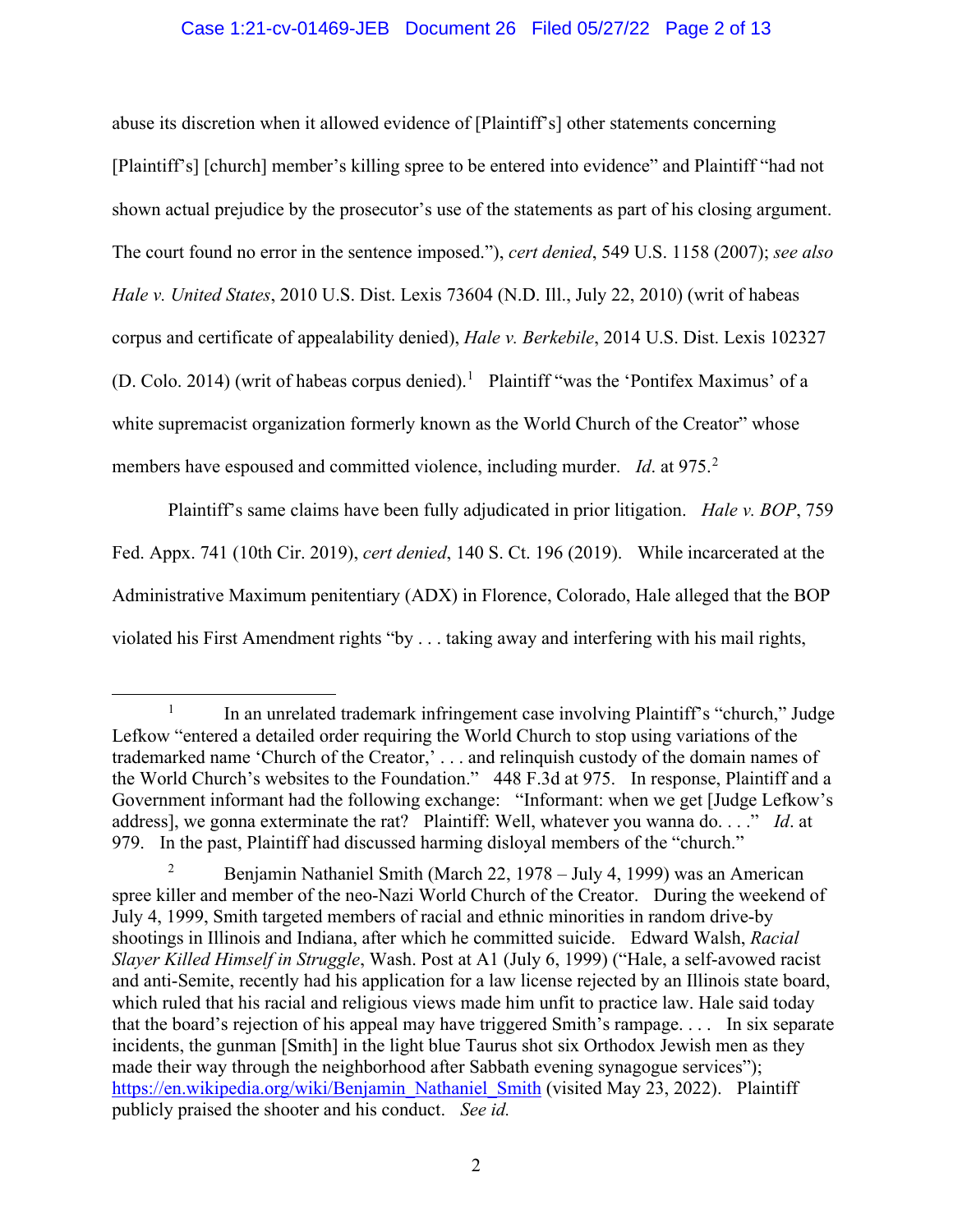# Case 1:21-cv-01469-JEB Document 26 Filed 05/27/22 Page 3 of 13

forbidding his participation in his church, and denying . . . his religious diet." 759 Fed. Appx. at 744 ("(1) the mail restrictions violated First Amendment guarantees of free speech, free religious exercise, and free association; (2) the mail restrictions were imposed to retaliate against Mr. Hale for invoking his speech and religious rights; (3) the mail restrictions violated the [RFRA], 42 U.S.C. § 2000bb-1 to -4; (4) the mail restrictions violated procedural due process; (5) the restriction on 'Nature's Eternal Religion' violated the 'First Amendment,' (6) the differential treatment of inmates from different faiths violated equal protection; (7) the restriction on 'Nature's Eternal Religion' violated RFRA; (8) the denial of a religious diet violated the 'First Amendment,' (9) the denial of a religious diet violated RFRA; and (10) the denial of a news interview violated the 'First Amendment[.]'").

The Tenth Circuit found that the BOP had "designated Creativity a security threat group  $({}^{c}STG')$ ,<sup>[3](#page-2-0)</sup> because inmates following its tenets have engaged in acts of violence, including murdering other inmates and instigating race riots. Accordingly, the BOP has placed restrictions on Mr. Hale impacting his participation in Creativity."<sup>[4](#page-2-1)</sup> 759 Fed. Appx. 743-44.

<span id="page-2-0"></span><sup>&</sup>lt;sup>3</sup> "An STG may have a wide presence, with a complex web of members and associates in the federal and state prison systems and on the streets. Keeping track of those many components of the group is not an exact science. It is extremely difficult to track and have complete awareness of the activities of numerous persons in widely varying locations. Intelligence about the group's activities can change on a day-to-day basis, and Bureau intelligence personnel do not have access to that information in real time. Inevitably, intelligence is delayed. Dangers may not be fully apparent until a dangerous plan or risk comes to fruition, such as an executed hit on a targeted individual or a deadly fight on a prison yard between two rival STGs. It is not always possible for staff who monitor inmate communications to be aware of the most current activities of the group, nor can the Bureau be certain that it has a full understanding of the implications of communications among a complex web of associates or how those associates will react to communications from an inmate…To reduce these dangers, the Bureau must be as proactive as possible. That is why communications about STGs are not allowed. That rule applies to all STGs, not just the Creativity Movement." 759 Fed. Appx. 749.

<span id="page-2-1"></span><sup>&</sup>lt;sup>4</sup> The BOP had imposed mail restrictions because Plaintiff sought to reestablish himself as Creativity's leader, had encouraged a neo-Nazi leader to pursue mass activism tactics,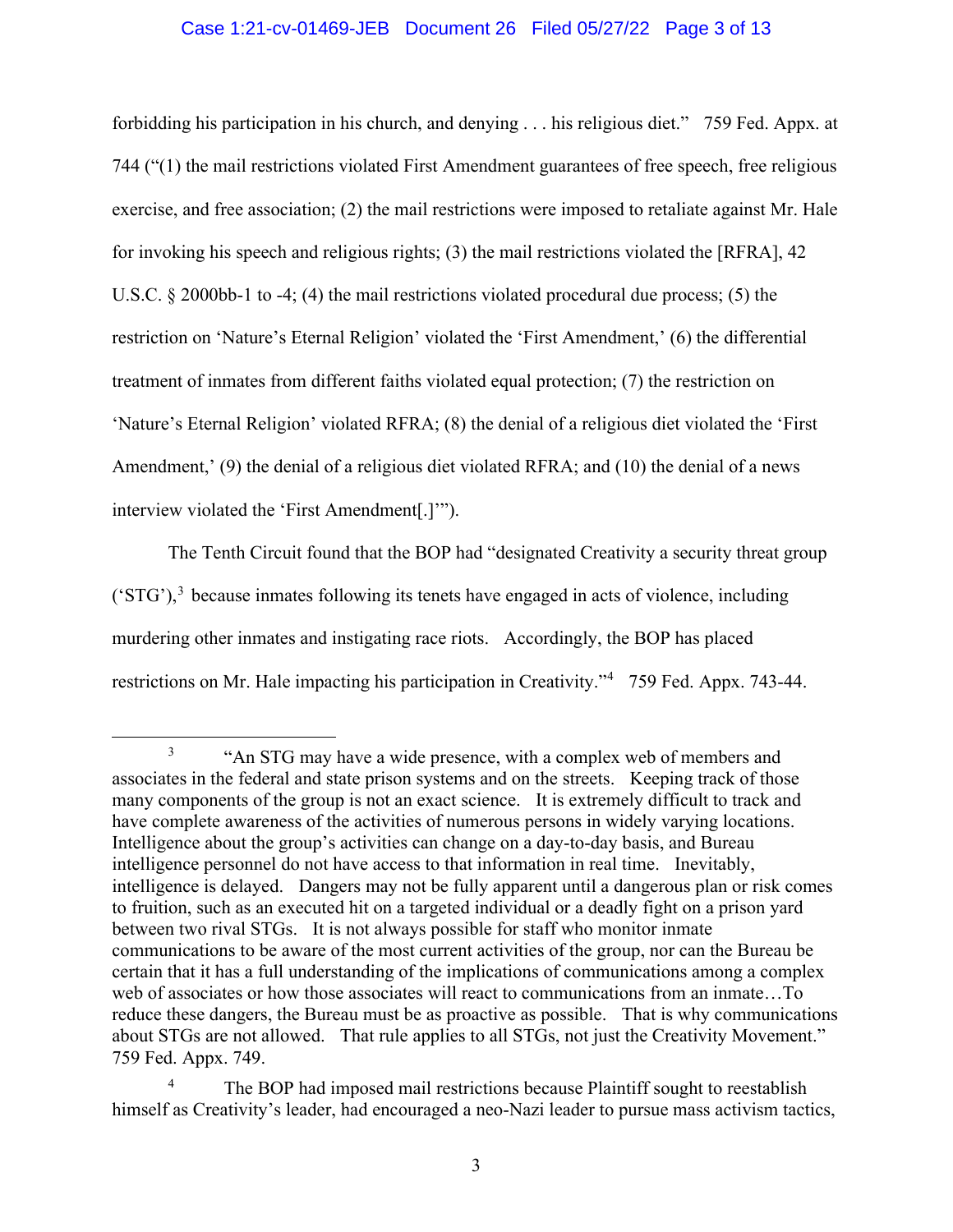# Case 1:21-cv-01469-JEB Document 26 Filed 05/27/22 Page 4 of 13

The Tenth Circuit ruled that "Creativity" is not a religion that is due protection under the First Amendment or RFRA because it did not meet the *Meyers* factors, *i.e.*, it "presents only a singular concern of racial dominance, framed in terms of social, political, and ideological struggles"; Plaintiff "concede[d] that "Creativity is not 'metaphysical'"; Creativity failed *Meyers*' "Moral and Ethical System" test because its "unidimensional focus on racial hegemony, designed to benefit the individual adherents of Creativity, as well as the overall group of adherents, is inconsistent with a binary system of morals and ethics"; and "Creativity thus lacks a comprehensive belief system" because its Fourth Commandment, for example, provides that "[t]he guiding principle of all your actions shall be: What is best for the White Race."). 759 Fed. Appx. 746-49 (citing *United States v. Meyers*, 95 F.3d 1475, 1482 (10th Cir. 1996)).

Regarding Plaintiff's purported freedom of speech/association claims, in evaluating the *Turner* factors, the Tenth Circuit held, *inter alia*, that "[t]here is overwhelming evidence in the record that Creativity poses an institutional security risk and that [Plaintiff] has sought to advance the white-supremacist goals of Creativity in ways that pose a danger both inside and outside of ADX. By limiting [Plaintiff's] ability to send and receive mail communicating Creativity's message, the BOP mitigates internal and external safety risks." 759 Fed. Appx. 750-51 (citing *Turner v. Safley*, 482 U.S. 78, 89 (1987)). The Supreme Court denied Plaintiff's petition for a writ of certiorari.

Defendants moved to dismiss Plaintiff's complaint in this action on the grounds that Plaintiff's claims and issues raised here are precluded because they share the same "nucleus of facts" as the Tenth Circuit action, *see Stanton v. D.C. Court of Appeals*, 127 F.3d 72, 78 (D.C.

and had targeted a federal magistrate judge. The BOP also denied Plaintiff's requests for access to a book that Creativity adherents regard as their bible, "Nature's Eternal Religion." 751 Fed. Appx. 743-44.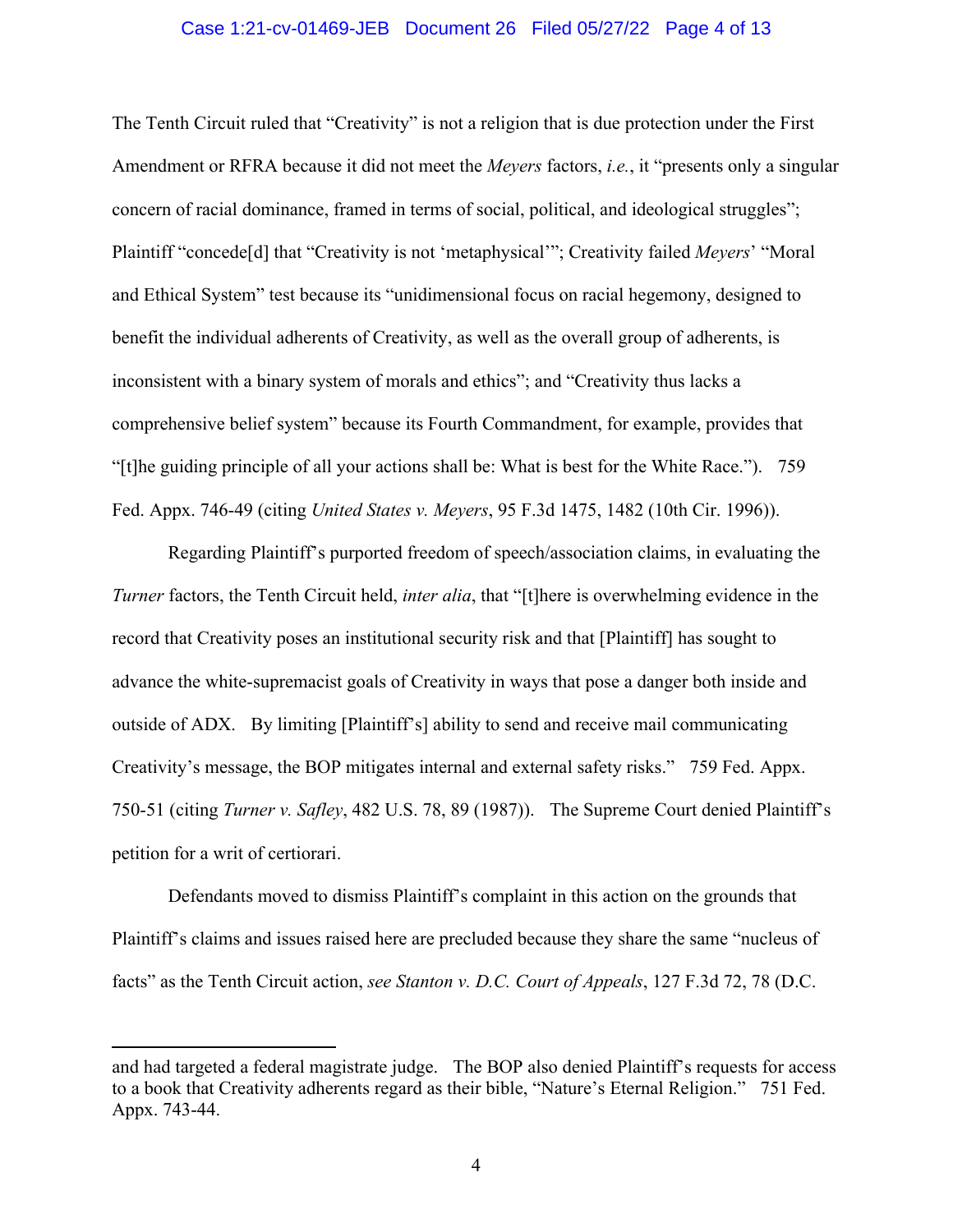# Case 1:21-cv-01469-JEB Document 26 Filed 05/27/22 Page 5 of 13

Cir. 1997), the issues were "actually litigated" in the Tenth Circuit action, which was a court of "competent jurisdiction," and precluding this suit does "not work an unfairness." *Otherson v. DOJ*, 711 F.2d 267, 273 (D.C. Cir. 1983); *see also Wilson v. Fullwood*, 772 F.Supp.2d 246 (D.D.C. 2011) (precluding later claims that mirrored claims that had been adjudicated earlier involving the same parties).

Plaintiff's Opposition asserts that a judicial doctrine like preclusion cannot defeat an "inalienable right" because "a person has a constitutional *right* to profess a religious faith of his choosing . . . regardless of whether he has lost a case or not." ECF No. 20 at 9 ("Pl's Opp'n") (emphasis in original). Plaintiff's arguments fail for multiple reasons. First, Plaintiff is wrong to give short shrift to judicial preclusion doctrines. The Supreme Court has noted that the principle of res judicata, for example, is "compelled by Article III to safeguard the structural independence of the courts." *Plaut v. Spendthrift Farm*, 514 U.S. 21, 232 (1995); *see also* David L. Shapiro, *Civil Procedure: Preclusion in Civil Actions 14* (2001) (discussing the relationship between res judicata and "the need to recognize the finality of judgments," which is "fundamental to the status of the federal courts under Article III of the Constitution")).

A prison regulation that impinges on an inmate's constitutional rights is valid if it is "reasonably related to legitimate penological interests." *Turner v. Safley*, 482 U.S. at 89. The Supreme Court did not leave any carveouts for constitutional rights that trump prison regulations. Therefore, Plaintiff is also wrong that preclusion principles do not apply when prisoners raise constitutional claims. *See Smith v. District of Columbia*, 629 F. Supp. 2d 53, 58 (D.D.C. 2009) (Smith's constitutional cause of action would be "precluded by the prior Superior Court judgment"); *Arakawa v. Reagan*, 666 F. Supp. 254, 261 (D.D.C. 1987) (preclusion applies to claims that were raised and constitutional claims that could have been raised); *Drake v. Cappelle*,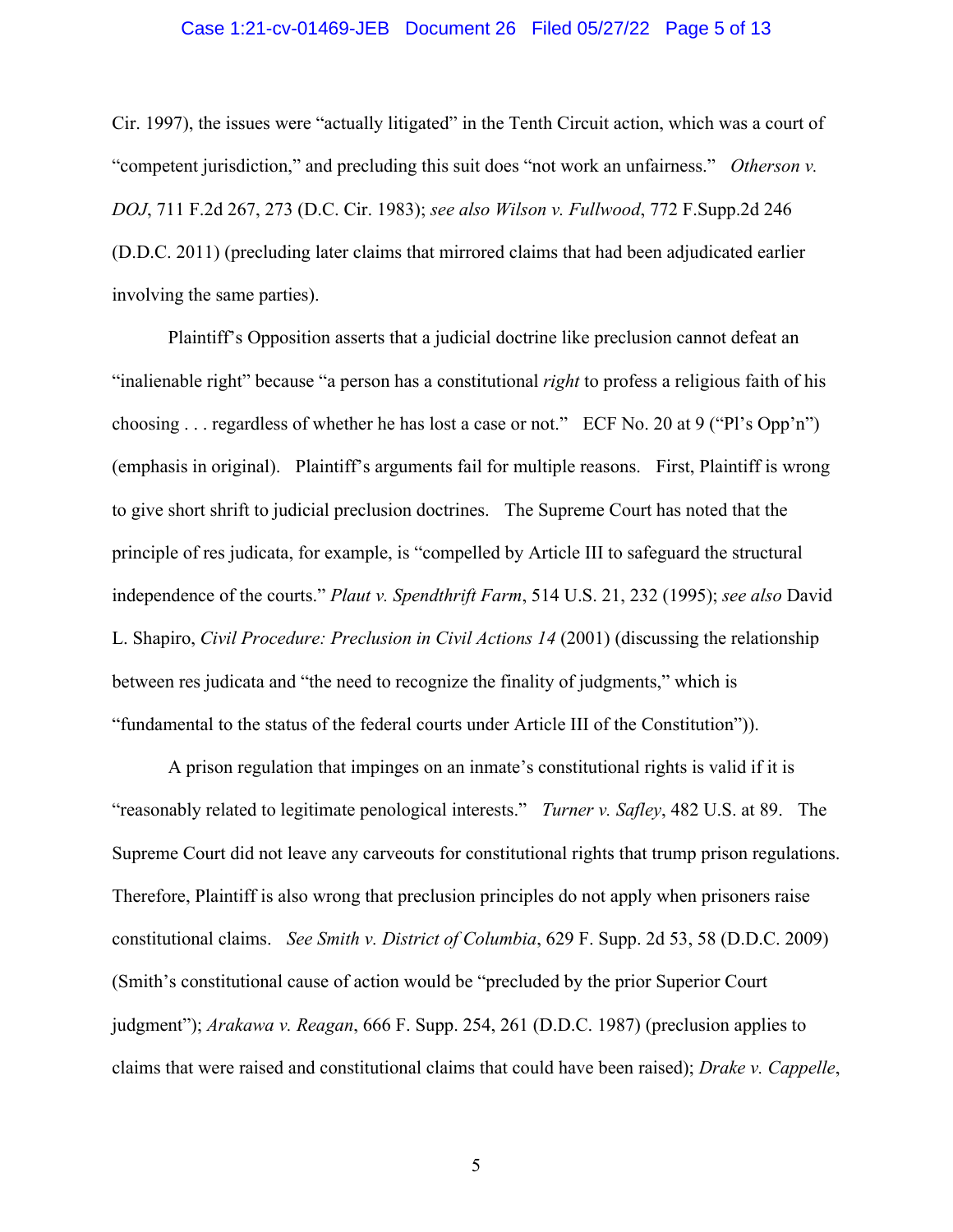#### Case 1:21-cv-01469-JEB Document 26 Filed 05/27/22 Page 6 of 13

Civ. A. No. 02-1049, 2005 U.S. Dist. Lexis 5037 at \*26 (D.D.C. 2005) (plaintiff's due process claim precluded); *Richardson v. Sauls*, 319 F. Supp. 3d 52 (D.D.C. 2018).

Plaintiff attempts to muddy the waters by citing irrelevant and inapposite caselaw. For example, Plaintiff was not prosecuted for his religious beliefs, *United States v. Ballard*, 322 U.S. 78, 86 (1944) (holding that "the truth or verity of [criminal defendants'] religious doctrines or beliefs should have been submitted to the jury"), but for soliciting the murder of a federal judge. The Tenth Circuit's rulings that preclude this Court from hearing the identical claims in this action are not a prosecution of Plaintiff for his religious beliefs. Therefore, *Ballard* is not controlling on any principle relevant to this Court's decision. Another decision Plaintiff invokes, *United States v. Seeger*, 380 U.S. 163, 185 (1965) (holding that Seeger should not have been prosecuted for failing to be inducted into the armed forces because "it clear that the beliefs which prompted his objection occupy the same place in his life as the belief in a traditional deity holds in the lives of his friends, the Quakers"), likewise is inapposite. There is no basis to compare *Ballard* or *Seeger* to this case, and in fact the Supreme Court denied Plaintiff certiorari.

Even if the Tenth Circuit had ruled improperly in Plaintiff's case, this Court still would lack jurisdiction to review that court's rulings. Just as one district court may not review the decisions of another district court, one Court of Appeals may not review the decisions of another Court of Appeals; such review is properly reserved for the United States Supreme Court. *See Celotex Corp. v. Edwards*, 514 U.S. 300, 313 (1995) ("[I]t is for the court of first instance to determine the question of the validity of the law, and until its decision is reversed for error by orderly review, either by itself or by a higher court, its orders based on its decision are to be respected."); *Smalls v. United States*, 471 F.3d 186, 192 (D.C. Cir. 2006) ("A federal district court lacks jurisdiction to review decisions of other federal courts."); *Klayman v. Kollar-Kotelly*,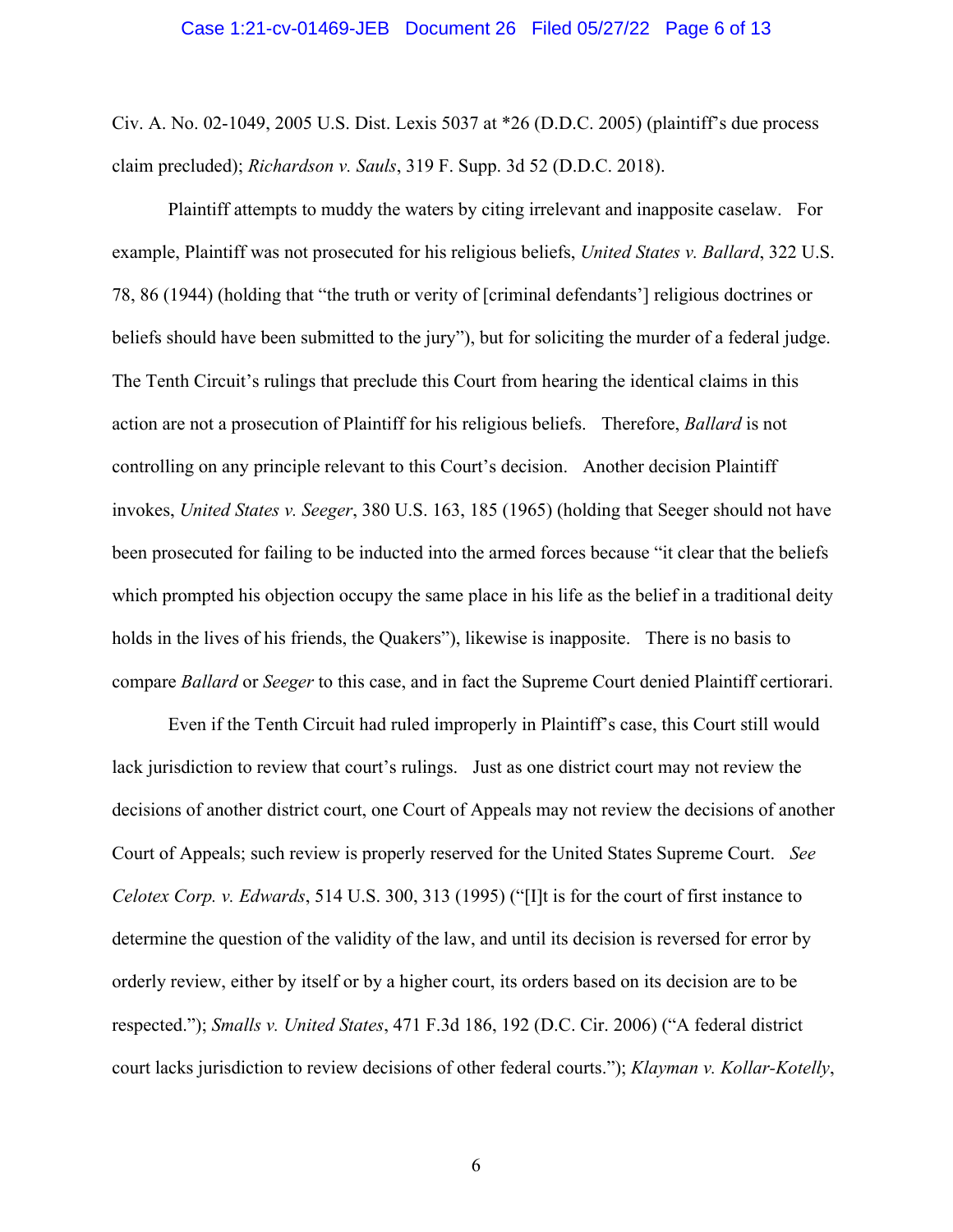#### Case 1:21-cv-01469-JEB Document 26 Filed 05/27/22 Page 7 of 13

No. 12-5340, 2013 U.S. App. Lexis 10148, \*2 (D.C. Cir. 2013) ("[T]his court has concluded that one district court does not have jurisdiction to review the decisions of another district court or federal appellate court."). Additionally, Plaintiff had an adequate remedy at law for review via a direct appeal, which he pursued. *See United States v. Beggerly*, 524 U.S. 38, 47 (1998); *Neisloss v. Bush*, 293 F.2d 873, 880 n.16 (D.C. Cir. 1961).

Next, Plaintiff argues that "[t]his Court has personal jurisdiction over Defendant Collis [presumably in his individual capacity] because he has established 'minimum contacts' with Washington, D.C. being that he is an 'intelligence analyst' for the [BOP]." Pl's Opp'n at 1. This argument is unavailing because "the mere fact that [a non-resident defendant] is an employee of the BOP, the headquarters office of which is in the District, does not render [the defendant] subject to suit in [his or her] individual capacity in the District of Columbia." *Walton v. BOP*, 533 F. Supp. 2d 107, 112 (D.D.C. 2008) (citing *Stafford v. Briggs*, 444 U.S. 527, 543-45 (1980)) (absent minimum contacts other than those arising from federal employment, court may not exercise personal jurisdiction over federal official in his individual capacity); *Pollack v. Meese*, 737 F.Supp. 663, 666 (D.D.C. 1990) (concluding that the court had no basis to assert personal jurisdiction over the warden of a BOP facility in Springfield, Missouri because he "surely does not transact any business in the District of Columbia"); *see also Scinto v. BOP*, 608 F. Supp. 2d 4, 8 (D.D.C. 2009) (rejecting argument that "the nexus and paramount commonality between each of these individuals are their employment with the Federal Government's Bureau of Prisons which is located in Washington DC. . . . All directives, regulations, rules, statutes, codes or other factor which govern their business operations and delegate their authority to act as Law Enforcement Officers are issued from Washington DC.") *aff'd*, 352 Fed. Appx. 448 (D.C. Cir. 2009) (per curiam), *cert. denied*, 130 S. Ct. 2417 (2010). Nor does Plaintiff allege facts that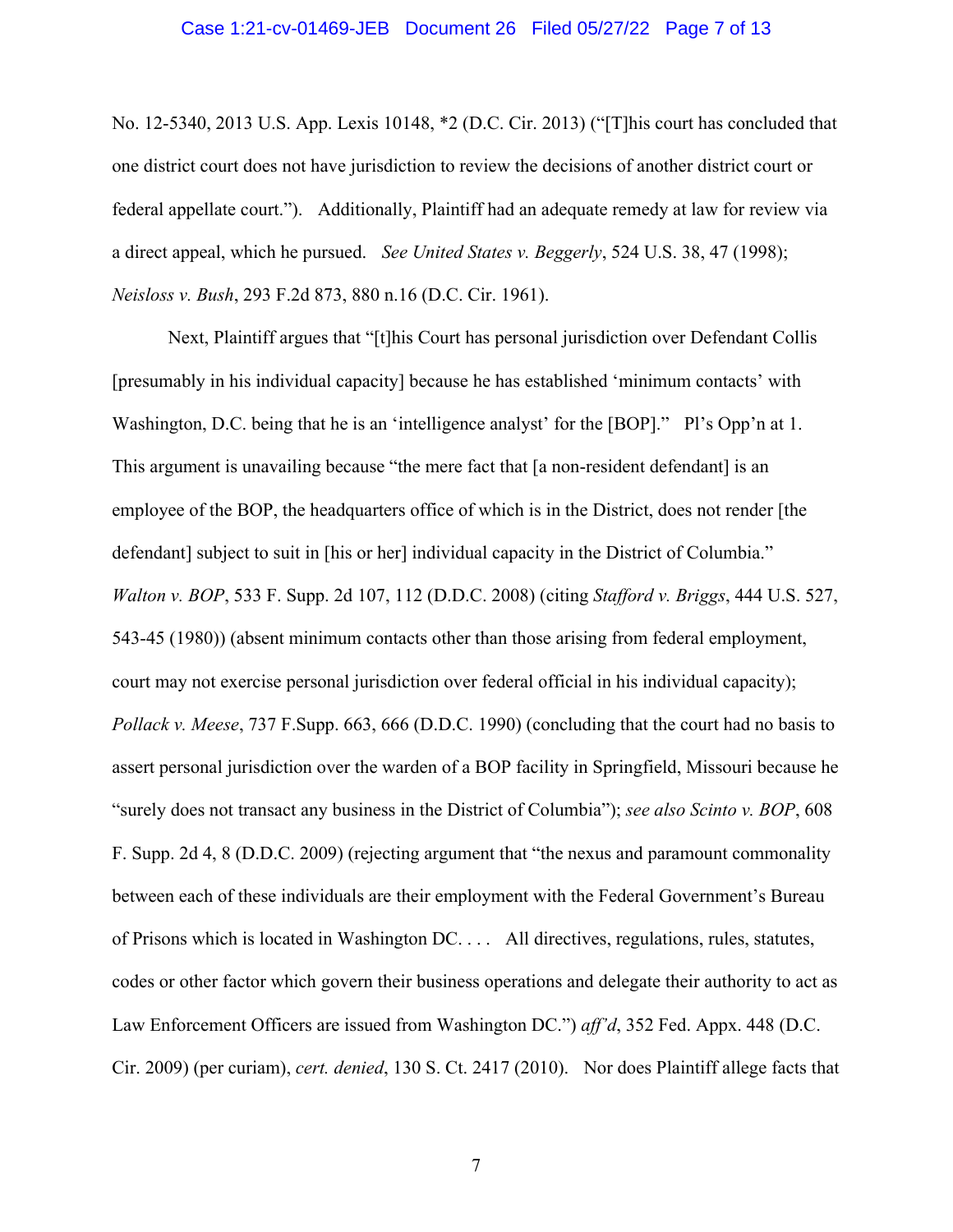# Case 1:21-cv-01469-JEB Document 26 Filed 05/27/22 Page 8 of 13

establish that he suffered an injury in the District of Columbia. The injuries of which Plaintiff complains occurred while he was incarcerated in Illinois. *See id*.

Likewise, Plaintiff's argument that venue is proper in this District because the BOP's Communications Management Unit or CMU is located here is equally unavailing. *See* Pl.'s Opp'n at 7-8. The "D.C. Circuit[] [has] warn[ed] that courts must carefully examine venue 'to guard against the danger that a plaintiff might manufacture venue in the District of Columbia[.]'" *Montgomery v. Barr*, 502 F. Supp. 3d 165, 168 (D.D.C. 2020) (quoting *Cameron v. Thornburgh*, 983 F.2d 253, 256 (D.C. Cir. 1993)). By bringing suit against a federal agency or by "recasting local determinations as 'broad national policy directives,'" a plaintiff could attempt to bring a suit in the District of Columbia that should be pursued elsewhere. *PSV Enters. LLC v. USCIS*, Civ. A. No. 20-2287, 2021 WL 2115251, at \*3 (D.D.C. May 25, 2021) (quoting *EfficientIP, Inc. v. Cuccinelli*, Civ. A. No. 20-01455, 2020 WL 6683068, at \*3 (D.D.C. Nov. 12, 2020)). "Many, if indeed not most," civil cases "filed by prisoners not confined in the District of Columbia and not sentenced here originally, will tend to involve factors that make transfer to the place of incarceration appropriate." *Starnes v. McGuire*, 512 F.2d 918, 926 (D.C. Cir. 1974).

"[T]he mere presence of an agency's headquarters in this District is not automatically enough, standing alone, to necessitate venue here[.]" *Jordan v. BOP*, Civ. A. No. 21-0614 (CKK), 2022 U.S. Dist. Lexis 33742, \*17 (D.D.C. 2022) ("[T]here commonly must be more of a connection to this District than the axiomatic denial of the third stage of an administrative appeal by the BOP Central Office."); *see also Montgomery*, 502 F. Supp. 3d at 175 (concluding that not all APA cases, and not even all "national policy" cases may automatically be heard in this District, and instead require a case-by-case determination); *Sanchez-Mercedes v. BOP*, 453 F. Supp. 3d 404, 417-18 (D.D.C. 2020) (venue is improper in this District because "[i]t is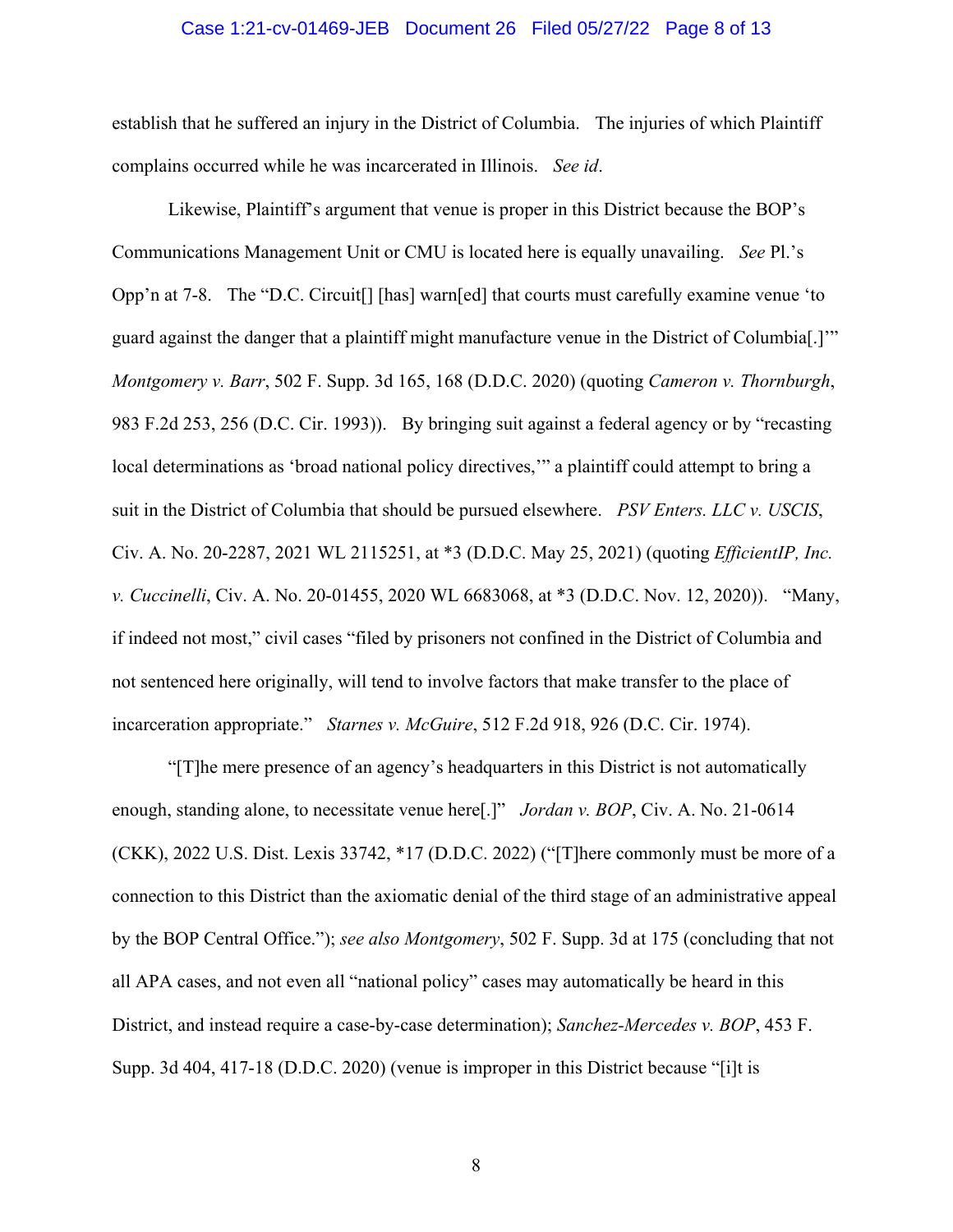## Case 1:21-cv-01469-JEB Document 26 Filed 05/27/22 Page 9 of 13

'abundantly clear' that the relevant acts and omissions took place at FCI Petersburg, FCI Danbury, and FCI Loretto."); *Ballard v. Holinka*, 601 F. Supp. 2d 110, 120 (D.D.C. 2009) ("Venue is not proper in this District [because] defendants do not all reside in [this District], no substantial part of the events giving rise to plaintiff's claim took place here, and this is not a case in which no other district is available. Rather, a substantial part of the events giving rise both to plaintiff's First Amendment claim and his Administrative Procedure Act claim occurred in Minnesota while plaintiff was incarcerated at FCI Waseca.").

Where, as here, venue is improper, the Court, in the interest of justice, may transfer the action to any other district where it could have been brought. *See* 28 U.S.C. § 1406(a); *Novak-Canzeri v. Turki Bin Abdul Alziz Al Saud*, 864 F.Supp. 203, 207 (D.D.C. 1993). However, any transfer in this case would be futile because of the fatal flaws in this action outlined in Defendants' dispositive motion and herein. *Ananiev v. Wells Fargo Bank, NA*, 968 F. Supp. 2d 123, 131-32 (D.D.C. 2013) (concluding that the complaint had to be dismissed under 28 U.S.C. § 1406(a), because transfer would be futile, as plaintiff's claims were barred by res judicata; sovereign immunity precluded plaintiff's claims against the Superior Court; and Plaintiff's claim against a law firm for impermissibly filing an unlawful detainer complaint lacked merit.).

Finally, Plaintiff argues that Defendant Collis is not entitled to qualified immunity because he "knowingly" violated a clearly established right. *See* Pl's Opp'n at 28-32 (citing *Procunier v Martinez*, 416 U.S. 396 (1974) (holding that restrictions on inmate correspondence that furthers an important or substantial government interest is nevertheless invalid under the First Amendment if its sweep is unnecessarily broad), *overruled by Thornburgh v. Abbott*, 490 U.S. 401 (1989) (with regard to incoming mail). Plaintiffs bear the burden of defeating a defendant prison official's claim to qualified immunity. *Al-Ra'id. v. Ingle*, 69 F.3d 28, 33 (5th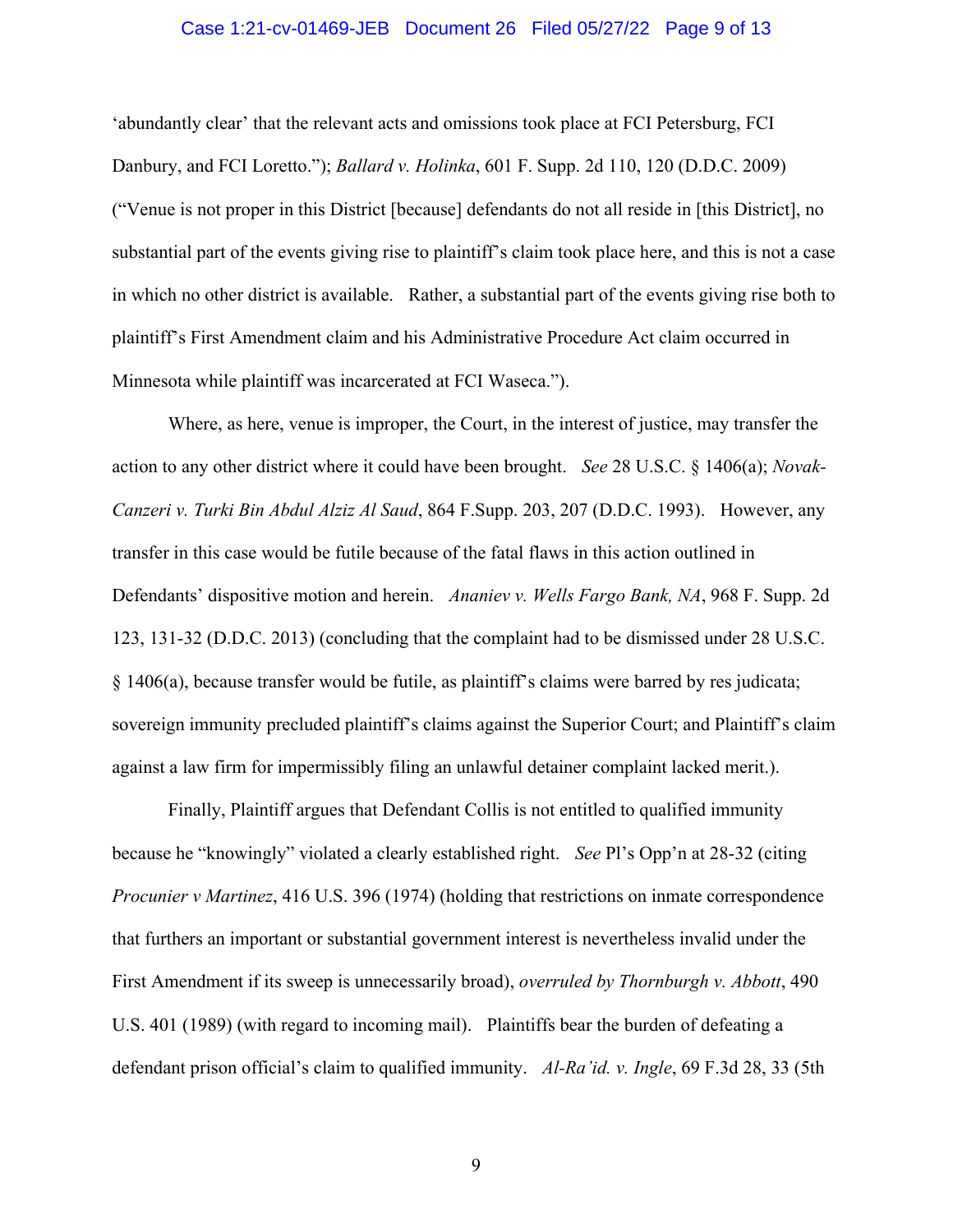# Case 1:21-cv-01469-JEB Document 26 Filed 05/27/22 Page 10 of 13

Cir. 1995). Here, Plaintiff has not carried his burden of proving that Defendant Collis violated his First Amendment rights or that Plaintiff had a clearly established rights to send out material that constitute white supremacists' propaganda.

First, Plaintiff's fails to carry his burden, because prison regulations that impinge on an inmate's First Amendment rights are valid if they reasonably relate to legitimate penological interests. *See O'Lone v. Estate of Shabazz*, 482 U.S. 342, 349 (1987) (quoting *Turner*, 482 U.S. at 89); *see, e.g., Walker v. Beard*, 789 F.3d 1125, 1135-37 (9th Cir. 2015) (prison's classification of a white racist inmate as eligible to be housed with a person of a different race and its refusal to grant him an exemption did not violate Aryan Christian Odinist inmate's religious rights under the Free Exercise Clause because prison's policy was reasonably related to the penological interest in avoiding the legal liability of equal protection suits brought by other inmates). Under the *Turner* rubric, it is clear that Defendant Collis did not violate Plaintiff's First Amendment rights because the restrictions on Plaintiff's mail are reasonable, given Plaintiff's conviction and his support for racial violence. *Winburn v. Bologna*, 979 F. Supp. 531, 534 (W.D. Mich. 1997) (prison mail policy application was reasonable and facially valid under *Turner*: "The mail regulation is logically related to legitimate security concerns of prison officials, who are worried that such material promotes violence and racial supremacy. The mail policy does not deprive prisoners of all means of expression of religion, but simply bars material that promotes racial supremacy and violence."). Because Defendant Collis' actions are reasonable under *Turner*, Plaintiff cannot carry his burden of demonstrating that Defendant Collis is not entitled to qualified immunity, especially keeping in mind the Tenth Circuit conclusions that Plaintiff's claims do not even raise a "religion" claim in the first place.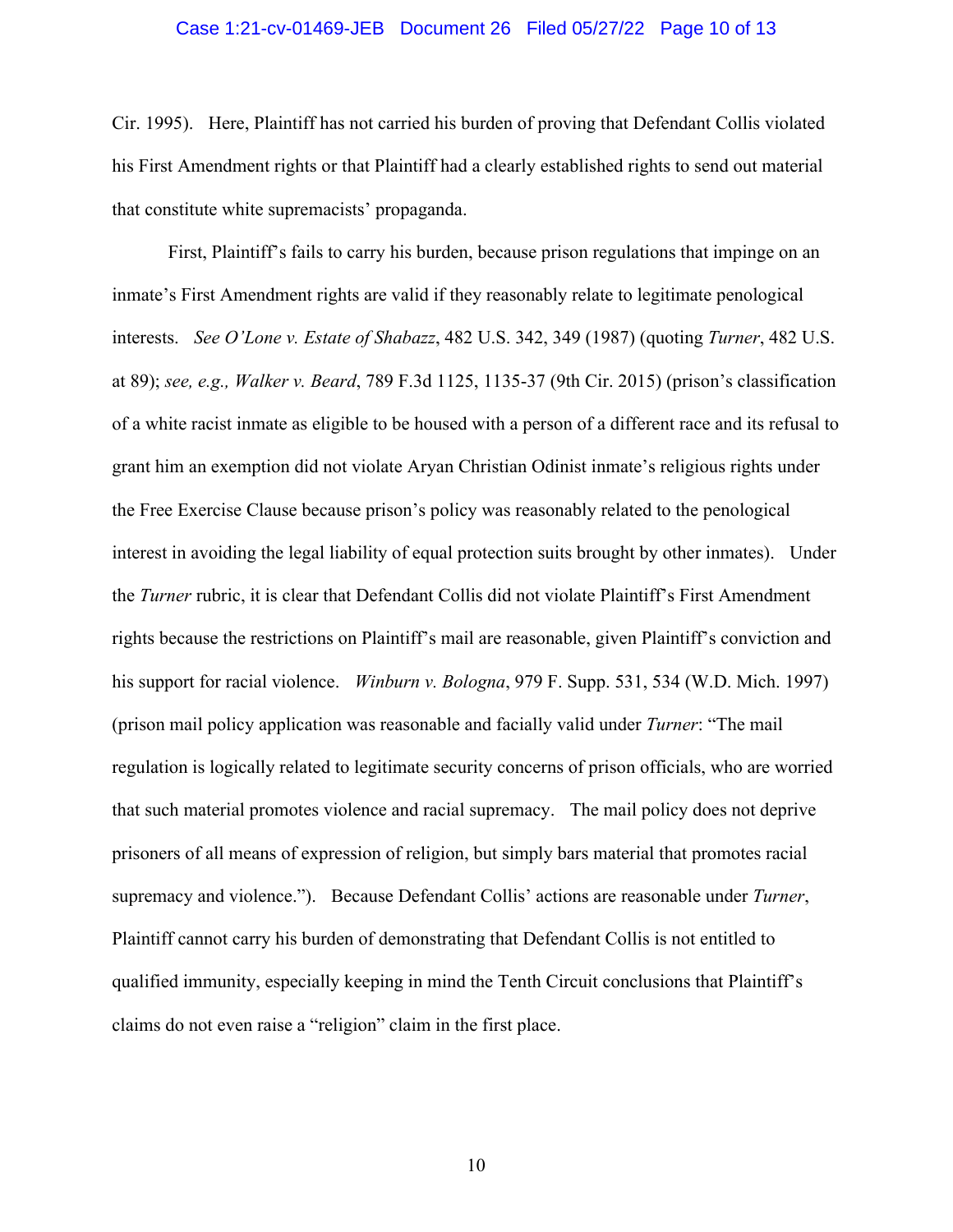# Case 1:21-cv-01469-JEB Document 26 Filed 05/27/22 Page 11 of 13

Furthermore, the rule of "qualified immunity protects 'all but the plainly incompetent or those who knowingly violate the law.'" *Saucier v. Katz*, 533 U.S. 194, 202 (2001) (quoting *Malley v. Briggs*, 475 U.S. 335, 341 (1986)). Defendants can have a reasonable, but mistaken, belief about the facts or about what the law requires in any given situation. *Id*. at 205. A court considering a claim of qualified immunity must determine whether the plaintiff has alleged the deprivation of an actual constitutional right and whether such right was clearly established such that it would be clear to a reasonable officer that his conduct was unlawful in the situation he confronted. *See Pearson v. Callahan*, 555 U.S. 223, 236 (2009). Plaintiff has not clearly established a right to send or receive mail that promotes racial violence. *See Duamutef v. Hollins*, 297 F.3d 108, 113 (2d Cir. 2002) (inmate had not clearly establish right to send or receive materials that promote violence like "Blood in the Streets," given the inmate's propensity to spew violent propaganda); *Medina v. City of Philadelphia*, Civ. A. No. 03-1071, 2004 U.S. Dist. Lexis 9137, \*15-16 (E.D. Pa. 2004) ("[T]he Court is unable to conclude that Defendants' confiscation of the manuscripts was in violation of clearly established law" because "the Latin Kings are a well-known street gang that has been involved in violent activity both inside and outside prison walls."). Plaintiff failed to cite even one case that would have put Defendant Collis on notice that he was violating a clearly established. He did not because he cannot.

For the reasons stated about and the entire record of this case, Defendants respectfully request that the Court dismiss Plaintiff's complaint with prejudice.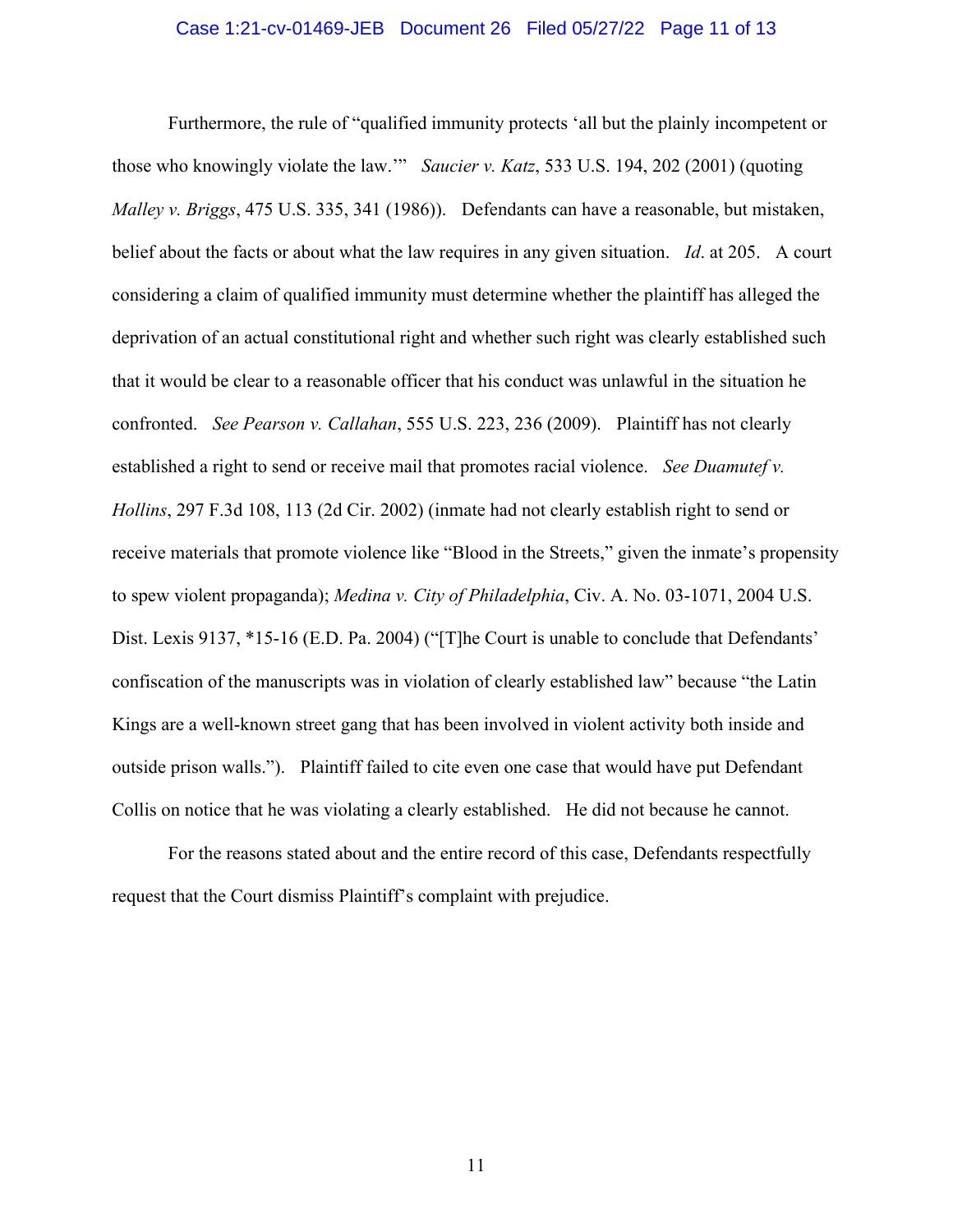May 27, 2022 Respectfully submitted,

 MATTHEW M. GRAVES, D.C. Bar #481052 United States Attorney

BRIAN P. HUDAK Chief, Civil Division

By:  $/s/$ 

KENNETH ADEBONOJO Assistant United States Attorney 601 D Street, N.W. - Civil Division Washington, D.C. 20530 Telephone: (202) 252-2562